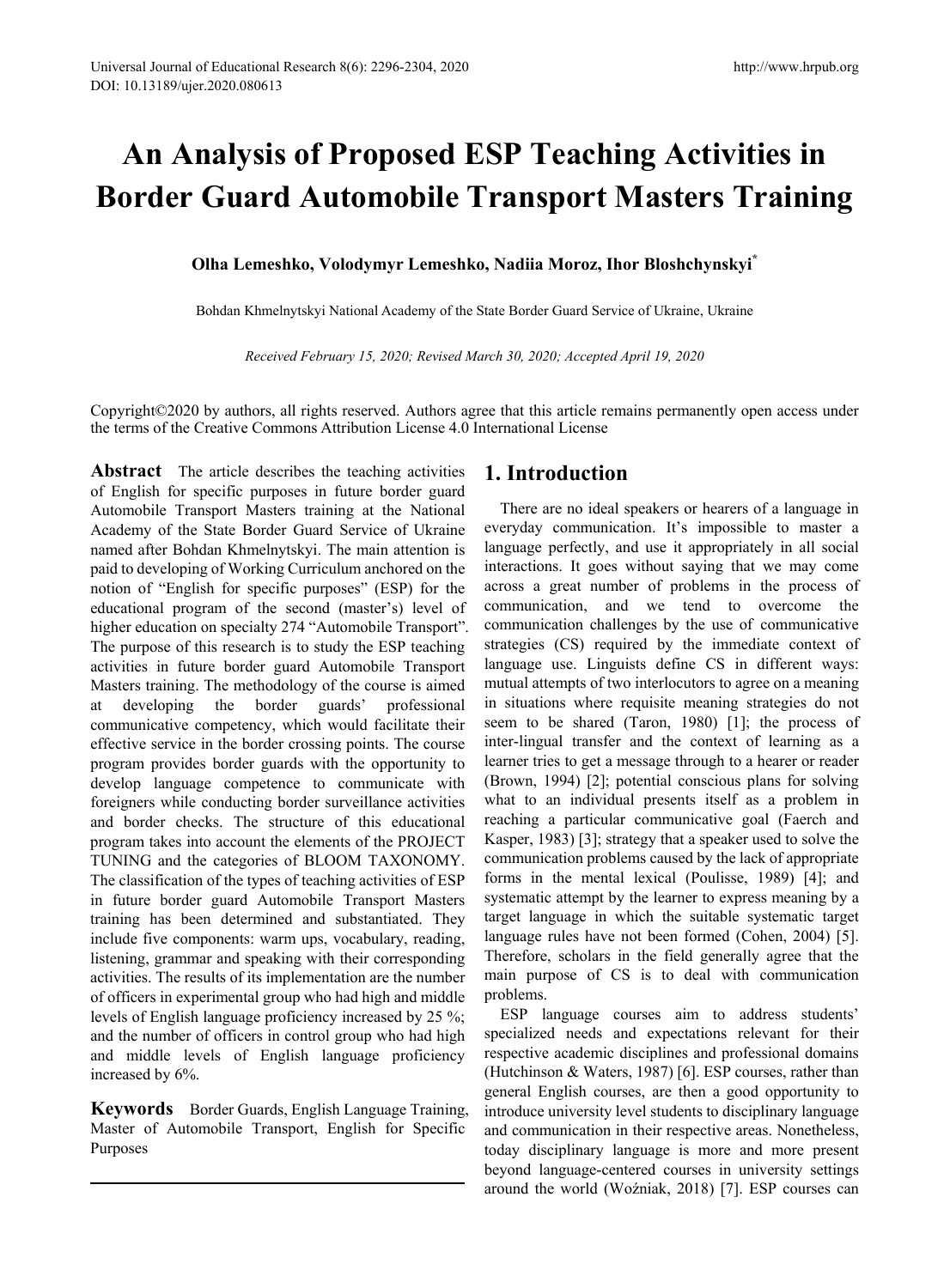contribute to the development of students' communicative needs as well as generate enriching opportunities for interdisciplinary collaborative initiatives (Arnó-Macià & Mancho-Barés, 2015) [8]. More integrated approaches can be more appropriate for the following years of studies when students have acquired more knowledge about their area of study and future profession (Woźniak, 2018) [7].

The analysis of literature on the theory and methods of foreign language training showed that the study of the problem of teaching professionally-oriented communication in a foreign language of different professions specialists was of great interest among researchers (Gordienko, 2015; Cohen, 2004) [9; 5]. Considerable attention is given to the study of second language acquisition (Ellis, 1994) [10]. A large number of works are devoted to the problems of formation and development of intercultural communicative competence in the field of professionally oriented learning a foreign language (Huang Jinqi, 2005) [11] as an important tool that considers culture in the selection of teaching approaches for adult (Linda, Z. Drumm, 2001) [12]. Such important factors as barriers and motivation, as well as interactive teaching strategies and technologies of practice-oriented approach in foreign languages teaching and learning were investigated by many scholars (Biryukova, Yakovleva, Kolesova, Lezhnina and Kuragina, 2015) [13].

The issues of creating foreign language environment in the English class by means of content-based warm-ups at its initial stage have been revealed in the research of (Karpushyna, Bloshchynskyi, Nakonechna, Skyba, 2019) [14]. Having analyzed the investigations on the issues under discussion, the role of the class starters and their contribution to the general second language teaching strategy and cadets' inducement to learn a foreign language in particular, have been defined.

However, the problems associated with the use of English by border guard (BG) officers while executing their service duties remain unresolved. That's why it is important to change traditional approaches in training of BGs. Taking into account the adoption of Standardized requirements of the EU to BGs, there is a necessity to develop a new educational program in the specialty "Automobile Transport" to enhance the students' foreign communicative skills by development of working curriculum "ESP" through practical field training.

#### **1.1. The Aim**

The purpose of the article is to present ESP teaching activities in future border guard Automobile Transport Masters training at the National academy of the State Border Guard Service of Ukraine named after Bohdan Khmelnytskyi.

# **2. Materials and Methods**

#### **2.1. Methods**

SBGS is being reformed in order to comply with the Schengen standards of European Union (EU). One of the Schengen requirements is staffing of the Ukrainian border crossing points (BCP) with personnel that communicates effectively in English with foreign tourists, discuss trans-border cases with international colleagues, and participates at international training and professional conferences. Being aware of the importance of knowledge of English for BGs in conducting service duties the SBGSU tries to find ways for organizing English language training for its personnel. Therefore, the National Academy of the State Border Guard Service of Ukraine named after B. Khmelnytskyi (NASBGS) is contributing to this aim by providing officers' training in English through conducting discipline "ESP" to future border guard Automobile Transport Masters.

At the beginning of experiment, the initial assessment on the English language proficiency was conducted to determine the level of officers' English language knowledge, and at the end of experiment we made the final assessment in order to compare results. The CG was studied according to the current curriculum with traditional methods of training, and the EG was studied according to the improved curriculum. The suggested set of methods and professionally oriented themes were implemented in the educational process to teach officers the discipline "ESP" according to the educational program of the second (master's) level of higher education with amendments of 2019. At the end of studying for 18 hours, a complex field training was conducted. This allowed us to obtain statistical data to confirm our hypothesis about the practical significance of methods of teaching "ESP" by Automobile Transport Masters.

In this study, a mixed method approach was employed: theoretical – analysis, comparison, generalization, systematization of scientific works in order to find out the state of development of the research problem. Specification of essence, content and peculiarities of core points of the English language training of Masters who study according to the Working Curriculum "ESP" on "Automobile Transport" specialty was based on: empirical – testing, interviewing, discussion, observation of the pedagogical experiment. To analyze the results of the educational process, we used mathematical statistics.

#### **2.2. Participants**

The participants of this study were 324 officers (158 officers in control group (CG) and 166 of experimental group (EG) who were studying according to the educational program of the second (master's) level of higher education on specialty 274 "Automobile Transport"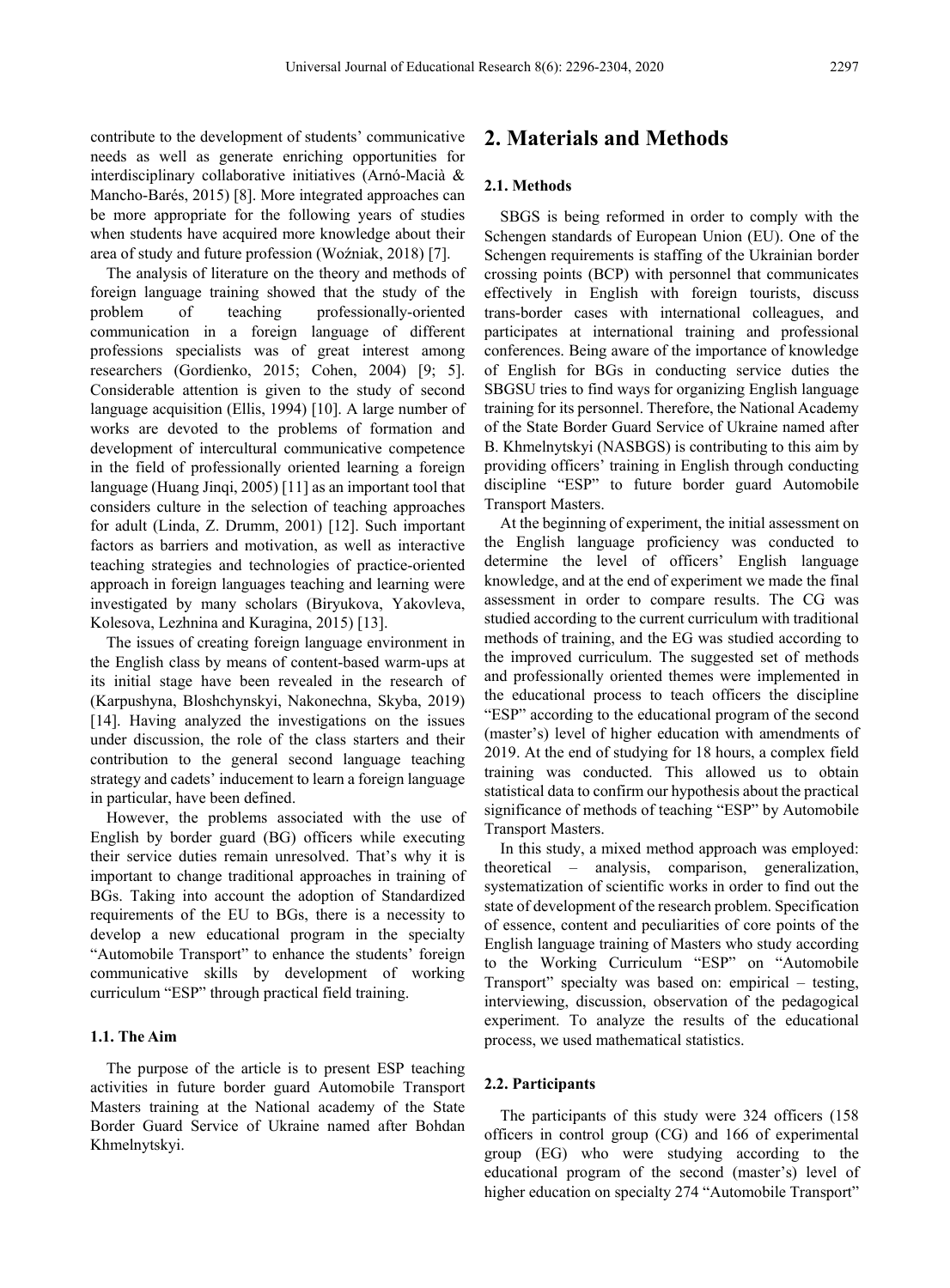on the basis of the NASBGSU in 2018-2019.

# **3. Results**

## **3.1. Characteristics of the Educational Program of the Second (Master's) Level of Higher Education in Specialty 274 "Automobile Transport"**

According to the educational program of the second (master's) level of higher education in specialty 274 "Automobile Transport", NASBGSU provides training of BGs on professional qualification – qualifying as an officer of operational and tactical levels. The purpose of the educational program is to educate BGs in specialty "Automobile Transport", which provides employment in the SBGSU. The educational program has an applied orientation with a professional emphasis on the development of competencies necessary for solving the actual problems of ensuring the State border security at the operational and tactical levels. Teaching and training include problem-based and context training, activity and competency-oriented technologies, practical execution of combat training missions, practical in-service training and daily activities. The assessment is conducted at such forms of control: oral and written questioning, tests (including computer testing), results presentation of practical in-service training (practice), assessment of individual tasks, modular tests, credits, differentiated credits, examinations, certification (qualification work on defence). There are current controls and the final controls.

The structure of educational program includes: Integral competence, General competencies and Professional (specialized, subject) competencies. Nowadays competencies that make the base of professional activity are divided into two groups: general and professional (subject) competencies. These competencies were selected from the list of general competencies, determined by PROJECT TUNING (Tuning educational structures in Europe) [15], namely: ability to communicate in a foreign language with citizens of different nationalities; ability to develop the language of communication and communicative culture; ability to communicate with representatives of other professional groups; respect of diversity and multiculturalism; and ability to work in an international context. On the basis of educational program, we then developed the Working Curriculum "ESP" where the term of study is 1 year and 6 months based on the first (Bachelor's) level of higher education and including European Credits Transfer System. The goal of the program is development of foreign professional communicative competence that foresees the study of such aspects of language as speaking, reading, translation, auding and writing; development of dialogic and monologue skills in order to implement official duties during the State border protection; development of the

knowledge and skills needed to become successful English users for simple communication for routine social and work requirements; development of general and professionally-oriented communicative language competencies in English to communicate effectively and confidently while performing service duties; demonstration of English proficiency in socially and culturally appropriate ways when interacting with international visitors and foreign counterparts; development of the skills for independent learning that will be used in the classroom and in future professional situations.

So far the program results of training are formulated more generally, so every program result is reached through the mastering of some educational components. The number of educational components or courses within the program is determined by the corresponding curriculum. Although this is a practical program, in its development, we incorporated Bloom's (1956) taxonomic elements to cover the program objectives and activities [16]. Therefore, upon completion of the discipline "ESP" the officers should be able to use: lexical material on topics that have been learnt, grammar material described in the curriculum, BG terminology, speech patterns for professional communication. The officers should also be able to communicate effectively in English while accomplishing service duties, and translate the texts in their specialty in order to make decisions in the service situations that might arise while performing their service duties which would require knowledge of the foreign language. Such situations may include a need to interview foreigners who violated the regulations of the State border crossing, and may also be expected to write a report on situation.

The content of the program includes courses with themes such as "State border protection", "Vehicles and their technical characteristics", "Law enforcement agencies of the world" and "Integrated Border Management". Foreign language studying is conducted as practical lessons under the guidance of the instructor as well as during self-preparation hours and self-guided work. The basis of training methods is a system-active approach and professionally-oriented education, differentiation of language activities on basic kinds of skills that focus on: oral speech, reading, translation, writing, auding, optimal balance, situational-role-play predetermination of educational activity, intensive complex use of technical equipment of training. For oral speech training we used different exercises, modelling of situations, from elementary speaking to solving of professionally oriented situations.

Each lesson started with a brief revision of the preceding lesson, then the instructor would state the objective for the day's lesson, and explain how the lesson fits into the course, and what would be the learning benefits to the students. The learning activities for the foreign language lesson, that is the English language incorporated role-playing in the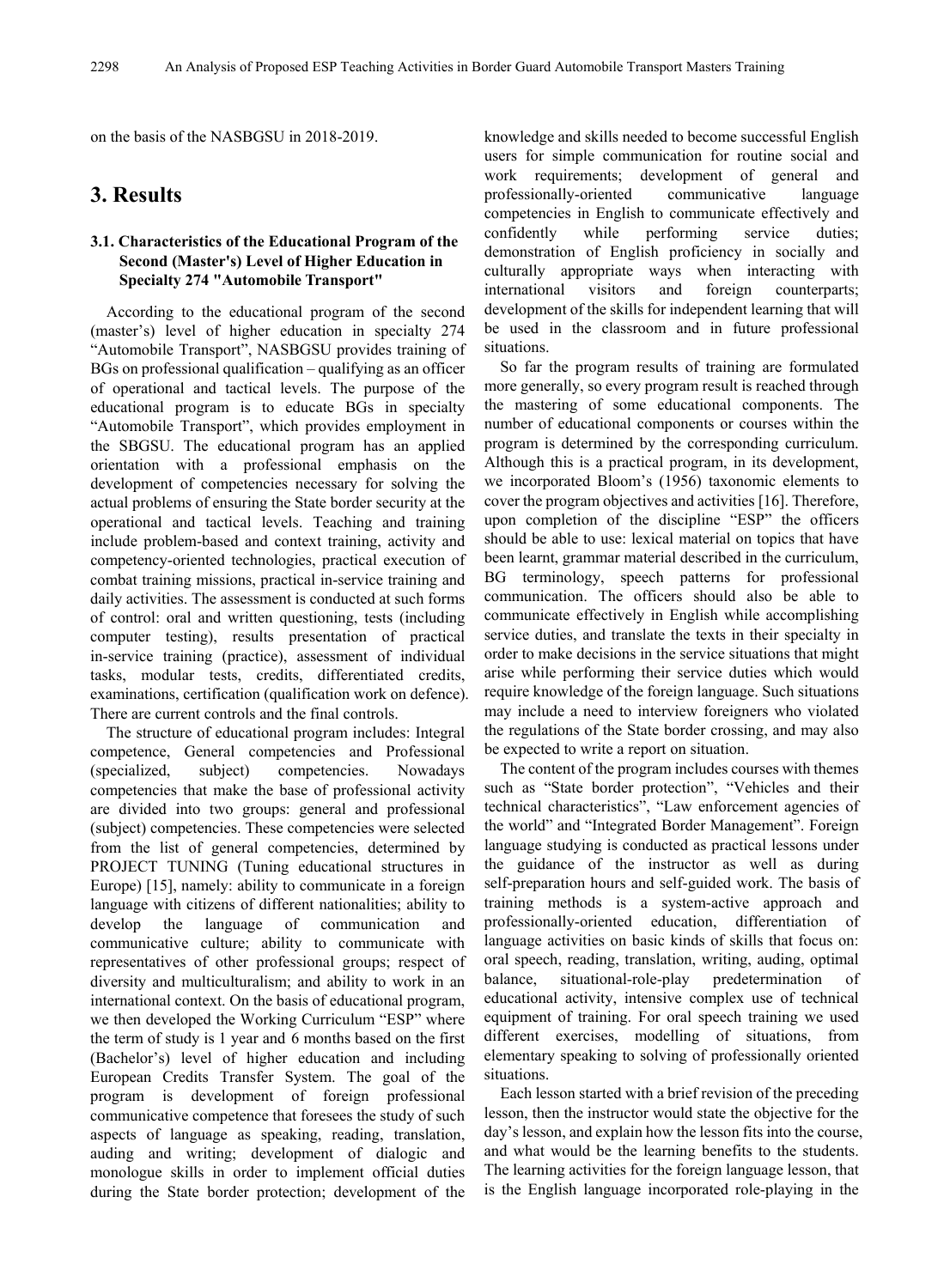communicative exercises to create real communication situations. This type of activity fits into a foreign language lesson and helps to develop real communication. When teaching new vocabulary, the activities given paid attention to tasks that enabled students to distinguish synonym ring of words and word-formation elements. During self-guided work, officers mastered and fixed lexical and grammatical material and automated speech skills, improved skills of oral speech. Forms of assessments include: oral questioning, writing questioning, testing, and examination. A successful course is one that meets the expectations of the military students whom it was developed for, and should also facilitate successful learning.

### **3.2. Characteristics of the Working Curriculum "English for Specific Purposes"**

Taking into account the European Integration and training of border guards in the EU, the educational program has been developed using the principles of the PROJECT TUNING and BLOOM TAXONOMY. The "ESP" is an obligatory course in the program since English is a Lingua Franca in this region. It consists of 3 European credits transfer system (90 educational hours). There are 2 modules, and each consists of 2 themes. The first module includes themes such as "State border protection", "Vehicles and their technical characteristics", and the second module – "Law enforcement agencies of world countries" and "Integrated border management". The duration of the program is 90 hours: 42 hours for practical lessons, 2 hours for test, 2 hours for examination, 22 hours – individual work, 18 hours – self-guided work, and 4 hours – exam. There are various lessons related to automobile transport at theme №2 "Vehicles and their technical characteristics": "Classification of vehicles", "Automobile construction", "All-wheeled drive vehicles", "Car body", "GAZ cars", "Internal combustion engines", "Transmission", "GAZ trucks", "Steering system and running gear", "UAZ vehicles", "Car electrical and electronic systems", "ZAZ cars", "Buses", "Ukrainian buses", "Motorcycles: functioning and classification", "Motorcycle construction", "Popular motorcycle models", "Snowmobiles", "All-Terrain vehicle", "Safety", "Cars of future", "Vehicle searches", "Vessel searches", "Aircraft searches", "Train searches".

The program does not only foreign language training exercises, such as filling in the gaps, multiple choice, crossword puzzles, rearranging, but it also includes tasks that require a certain amount of knowledge from officers' future activities that nurture capacity on: handling interviews, role-playing games and more. Using role-playing games in teaching some skills requires a special organization, so it is necessary to take into account the following methodological aspects: officers are convinced of the need to perform their "role" effectively; the division into groups and the distribution of roles taking

into account the students' level of knowledge. To achieve such competencies through the role plays, we selected lexical material taking into account BGs' professional activities, and developed role-playing games in which officers were asked to play situations where they accomplished the roles of shift leaders at different types of BCP (highway, air, sea and railway). All these roles are familiar to officers, so it was possible to create a situation close to real communication.

## **3.3. Example of Exercises of the Lesson "Conducting a Search"**

Conducted analyses showed that during the teaching of the course on "ESP" (Theme №2 "Vehicles and their technical characteristics"), the most effective and interesting lesson was "Conducting a search". This activity required that the methodology for conducting the search be revealed. The aim of this lesson is to equip students with the ability to give instructions to travelers (and crew members) during a vehicle search (aircraft, vessel, train) using appropriate vehicle terminology. Therefore, vocabulary learning is an essential part of any language learning process; hence, the attainment of and use of professionally specialized vocabulary is also one of the key concerns of ESP. Learners are expected to use specialized vocabulary for effective communication at professional activity. During the lesson all participants are expected to be fully involved in the learning process through practical exercises, brainstorming sessions, and working in small groups on specific tasks. A practical exercise is regarded as being essential for a better understanding of the topic. Usually the lesson starts with the most effective method known as a Warming up (or Brainstorming). The lesson activities that are given to the students are presented in the next section. Activities 1-10 provide an opportunity for students to learn and use technical vocabulary items required by the situation, and Activities  $11 - 12$  enable students to practice the grammatical structures of English. Activities 13 - 14 are designed to enhance and/or develop students speaking skills while Activities  $15 - 17$  deal with reading comprehension. Listening Comprehension is practiced in activities  $18 - 20$ , and the Role Play tasks are presented in Activities 21 – 23.

A: VOCABULARY LEARNING: *Activity 1:* Memory Game. *Instructions:* Work with a partner. You have 3 minutes to task (a) and (b). Task (a): Look at the picture for one minute. Task (b): Write down what you saw from the picture. Task (c): Share your ideas with the class. The group with the most information will be the winner (BCP, inspection group, technical devices, vehicle, passenger, hiding place).

Activity 2: What Do You Already Know? Instructions: Work with a partner and make a list of everything you know about vessels and searching of vessels. Think about the types of vessels, the parts, the process of searching, etc.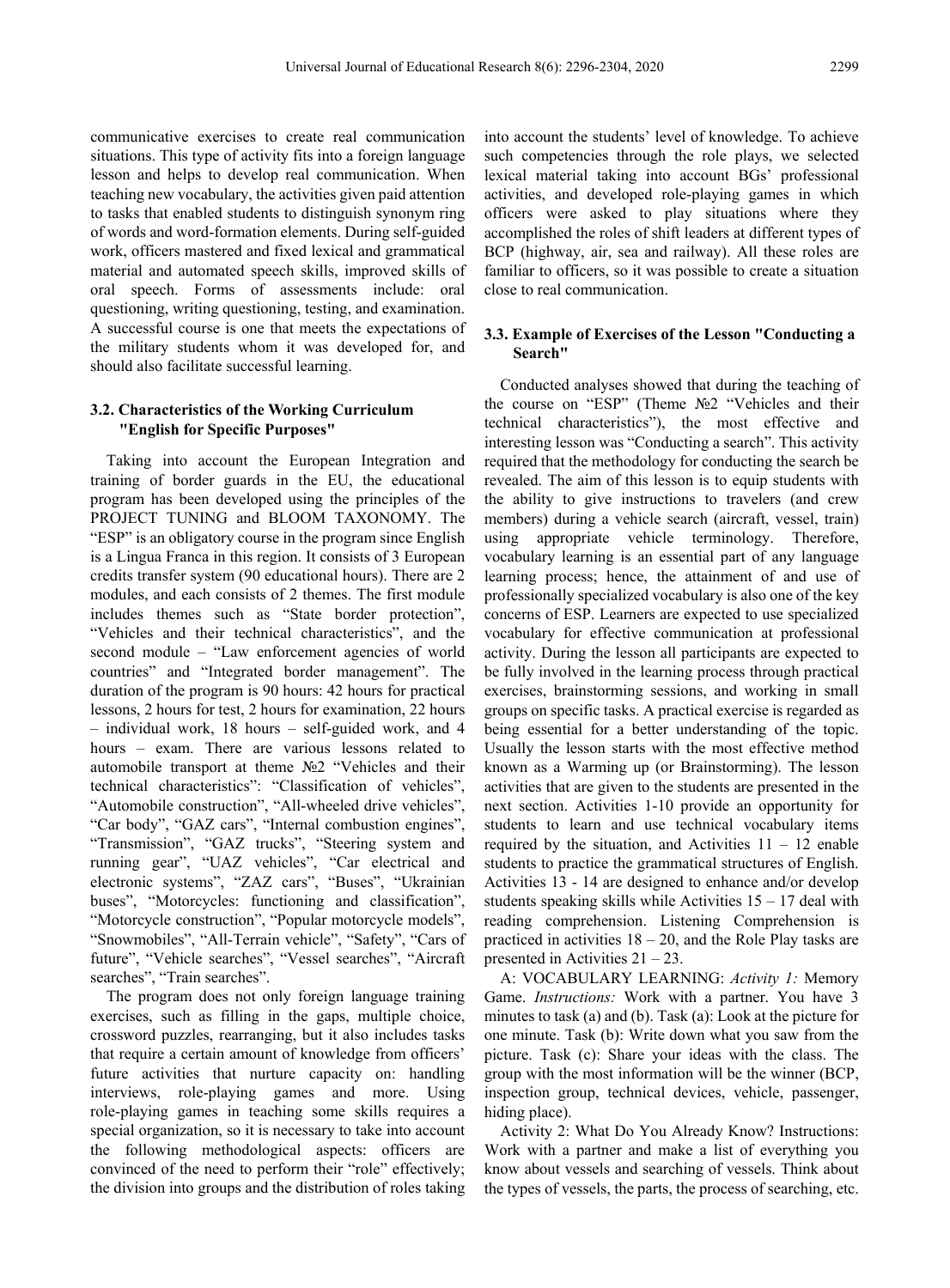You have 3 minutes. Share your lists with the class. Which pair has the most information? (desk housing, machine space, holder erection, conning room, hull, icebreaker, passenger carrier, cruise ship, ferry, cargo ship, tanker, container ship).

Activity 3: Information Exchange. Instructions: Get into 3 groups. Group 1 will make a list of the parts of a train. Group 2 will make a list of the types of trains. Group 3 will make a list of the places where people or objects can be hidden (sleeping compartment, cavity of a carriage, bunk, aisle, corridor, service compartment, toilet).

Activity 4: Car parts information exchange. Instructions: Your teacher will give you 2-3 names of parts of the car. If you do not know the word, look it up in a dictionary. Learn the name of it (pronunciation and spelling) and find it in the picture. Write it below the picture. Walk around the room and share the name of your car part with others. Find out the names of the other car parts and write them in the spaces given (usually we prepare 2-3 of the following words per strip of paper to give to each student: wheel well, glove box, fuel/gas tank, headrest, radiator, grill, window, seat).

Activity 5: Parts of a ship. Instructions: Work in pairs. Your teacher will show you a picture of a ship. Underline the things in the box that you can see. Use a dictionary to help you with new words such as (stern, engine compartment, anchor, crew, bow).

Activity 6: Adding on. Instructions: Look up the names of two more car parts you want to learn. Share your two new words with the class. Example: hood (American English) or bonnet (British English).

Activity 7: Sorting activity. Instructions: Look at the pictures. Use the correct words in the box and match them to a picture. Write the appropriate word under each picture (roof, sun roof, hood, grill, bumper, front fender, hub cap, window, tail light, trunk, door handle).

Activity 8: Which one is different? Why? Instructions: Read these lists of 4 things. Which one is different? Why? Circle the different thing. Example: arm rests, seats, mats, wheels. (Arm rests, seats, and mats are inside a car. Wheels are outside).

Activity 9: Matching. Instructions: Find a partner. Your teacher will give you words and definitions. Match each word to its definition. Check your answers with another pair (room for the propulsion unit, the left side of the ship, the front of the ship, a beam running from stern to bow).

Activity 10: Vocabulary. Instructions: Choose the correct definition for each word, such as crew (a group of people who work together, a place to store luggage and goods, to exit a plane).

In order to learn grammatical forms, we used such activities as: Listing. Instructions: Get into groups of 2-3 students. Make a list of DO's and DON'Ts for a BG who will search a vehicle. Present your ideas to the other groups. Vote on the best list (DO—tap each panel and listen carefully, DON'T—stop before checking under the hood).

B. PRACTICING GRAMMAR: Activity 11: Insert the propositions where necessary and translate them: Get your paper passport control. Proceed the office, please. Your passport is not valid border crossing. Take your luggage you. I am master the ship. All papers are order. The smuggler put drugs the seat. The foreigners entered Ukraine. All passengers are requested to get the car.

Activity 12: Hide and seek. Instructions: Find a partner. One of you is A and one of you is B. Person A: Choose one of the following objects: a handgun, a case of vodka, a carton of cigarettes, 200 grams of hash, a homemade bomb, or something of your choice. Hide the object somewhere in your car and write down where you put it (but don't show your partner). Person B: You are a BG officer working at a BCP. You stop a car and you think the person has something illegal in his car. Try to find the object. Ask the person questions to find the object. When you have finished, change roles. (Teacher models the game with another student. S/he elicits questions such as "Is it in the ?" Is it under the <br>
?". "Is it in the glove box? No, there's nothing here. Is it under the front seat? No, it's not. Is it under your spare tire? Yes, it is. What is it? It's a handgun." While students are playing the game, the instructor would circulate and write down any pronunciation or vocabulary mistakes. These would then be written on the board at the end of the game and students will be instructed to correct them.)

C: SPEAKING AND LISTENING SKILLS Activity 13: Strip story line-up. Instructions: You will be given a strip of paper with a sentence on it. Memorize your sentence. When you are finished, turn your paper over. At your teachers signal, stand up. Tell your sentence to your classmates. All of the sentences should make a conversation. Stand in line so that each sentence is in the correct order. When you are finished, check with your teacher (Excuse me, sir, but I need to check your vehicle; Could you please open the door and step out; Thank you. Now, please pop the hood; Okay. No problem. I have nothing to hide; Please, lift up the floor mat and open the glove box; All right, now please open the passenger door for me).

Activity 14: Picture description. Instructions: Look at the picture and describe the actions of the BGs in the groups: Say what you think is happening.

While reading such activities have been used: Instructions: Read the text and answer the questions: Are brakes important for car? Does the car usually have chassis? What is the body of car? What categories of wheels do you know?

D. READING COMPREHENSION ACTIVITIES: Activity 15: Comprehension. Instructions: Before you read the text, test your knowledge in lexical material and translate words: fuel tank, steering system, running gear, convers, crank mechanism.

Activity 16: True and False statements. Instructions: Decide whether the following statements are true or false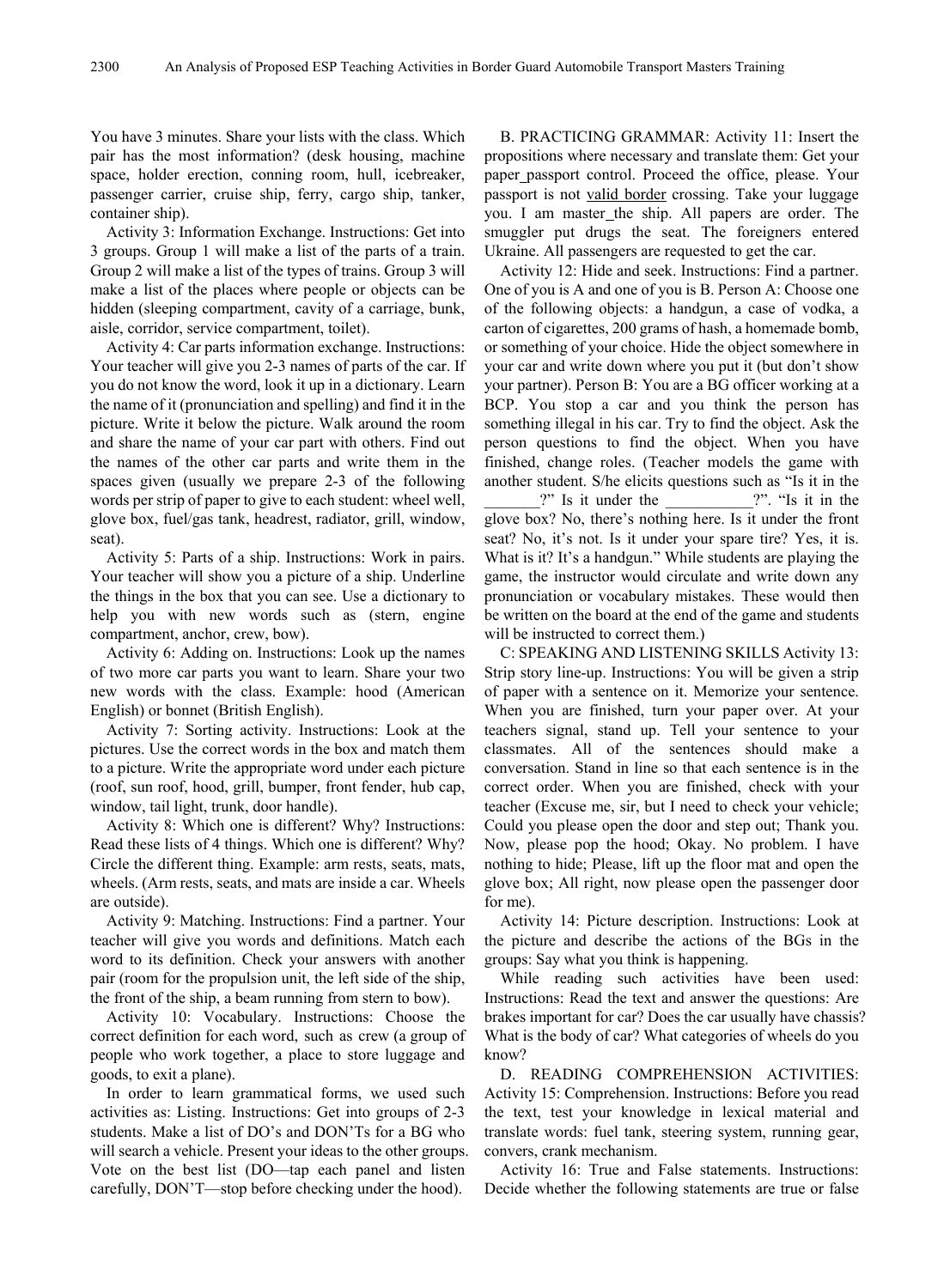(An engine is designed to convert energy into useful mechanical motion. The fuel tank stores and supplies fuel to the engine. Brakes are made of rubber, plastic and plasticine. Chassis consist of transmission). Instructions: Complete the sentences with appropriate words or phrases (An engine is a machine designed to …; Automobiles are comprised of …; Brakes are …; What is your …?; The passengers are not allowed to … ; Have you any …?).

Activity 17: Fill in the gaps. Instructions: Insert the correct prepositions where it is necessary and translate the sentences (Will you get … the bus. Who is the driver … the van? Proceed … the office, please).

E. LISTENING ACTIVITIES. Activity 18: Listening. Instructions: Listen to the conversation between a BG officer and a captain of a yacht. Discuss your answers with a partner.

Activity 19: Dual dictation. Instructions: Sit in pairs. Read your text to your partner. Do not show your paper to your partner! S/he should fill in the missing information. After you finish, your text will be complete. Compare your answers.

Activity 20: Class – Open pairs – Closed pairs (suitable for practicing short dialogues). Instructions: Class: After playing the recording repeat it line by line as a whole class. Open pairs: two officers act out the dialogue – either reading it aloud or reciting from memory. Closed pairs: whole the class practices the dialogue simultaneously.

The activities that are presented here have one common feature; that is, they are communicative tasks which are presented in the form of question-answer activities, and are aimed at the simultaneous participation of the entire group. In order to answer some of the questions students are expected to analyze the textual material and compare this information with their professional experience. At the end of the lesson, students use the learned material to resolve problems arising from typical situations in their professional activity. As a rule, there are different activities in each session, and these include activities such as: presentation, role play, interview, discussion.

After analyzing all kinds of activities, we worked out their classification according to didactic assignment. All types of activities were aimed at the enhancement of practical component of field training (Fig. 1).

After practicing general rules of conducting a search, we usually conduct the training at the simulation BCP "Podillia" at the territory of NASBSU. The duration for this training is 18 hours according to the schedule. Usually, we give students a task to conduct a professional activity at border patrol, such as: "Vehicle examination" solving such

tasks as: to organize line of duty; to examine vehicles (vessels, trains, planes) traveling abroad and cargoes with the purpose to reveal offenders, hiding places and other places where weapons, drugs, ammunition and other illicit items prohibited for border crossing can be hidden; to identify stolen vehicles; to communicate with foreigners.

F. ROLE-PLAYS: Activity 21: Role-play "Train search". Instructions: Work in pairs. One of you is crew member on a goods train. The other person is a BG officer. Role-play a train search. When you finish, discuss what vocabulary, questions, and instructions you used. Make some notes about what you did. Share your notes with the class (What is the purpose of visit? All passengers are asked to take their seats and get papers ready for examination. Proceed to the service compartment).

Instructions: Work in pairs. Choose a different type of boat for your role-play on vessel checks (cruise ship, coastal fishing boat, freight carrier, ferry.) One of you plays the captain and the other plays the BG officer. Do your role-play. When you finish, prepare to do your role-play for your teacher. Choose several points that the officer will ask the captain. Make some notes, but do not write down your conversation. Role-play the situation for the teacher (to ride at anchor, stowaway, port of registry, port of destination).

Instructions: Work in pairs. One of you is a crew member of an aircraft. The other person is a BG officer checking the aircraft. When you finish role-playing, prepare to do the role-play for your teacher. Make some notes of what you'll say, but do not write the whole conversation. Role-play the situation for your teacher when you are ready (General Declaration, flight number, crew list).

Instructions: You will role-play a BG conducting a vehicle check with a traveler. Get into pairs and do your role-play. When you finish, plan to present your role-play to the class. Write down some words or phrases you will use, but do not write down the whole conversation. Present your role-play to the class. Listen to the role-plays while other groups are presenting. Write down the parts of the car you heard used. After each pair finishes, compare lists of words (bonnet, seat, trailer, plate number, driving permit).

Activity 22: Role-play. After the vehicle inspection Makarov gun with rounds (illegal migrant / smuggled goods) were detected, clear up the situation.

Activity 23: Role-play. After detailed vehicle inspection the forged number of VIN code (plate number / vehicle documents) was detected, clear up the situation.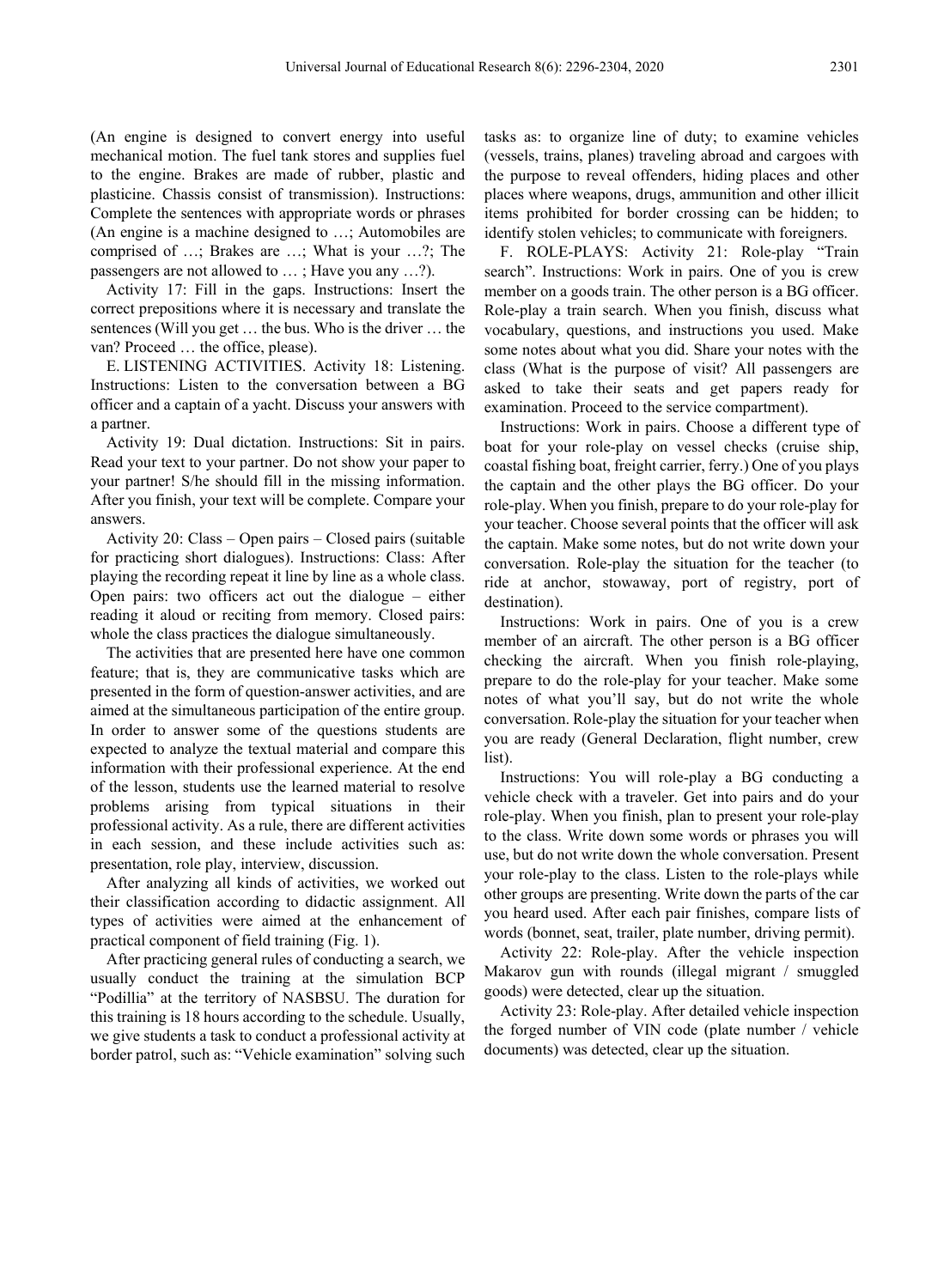

**Figure 1.** Classification of types of teaching activities of English for Specific Purposes in future border guard Automobile Transport Masters training

## **3.4. Knowledge Assessment of Future Border Guard Automobile Transport Masters**

The final assessment (i.e. the exam) is conducted in order to test the level of knowledge and skills of professional foreign language communication based on the requirements of the English language curriculum at the NASBGSU. In this study, the result of the examination confirmed that the officers generally acquired a good level of texts reading and translation skills, knowledge of professional lexical material, military terminology, and ability to take decision according the current legislation in professional situations, such as in cases where the individual has to give instructions to travellers (crew members) during a vehicle search (aircraft, vessel, train) using appropriate vehicle terminology. The dynamics of knowledge quality of officers of control and experimental groups who were studying according to the Working Curriculum "ESP" allow stating the significant positive changes. The results also show that students who were studying following the Working Curriculum "ESP" with amendments (EG) had an opportunity to attain much better results than officers who did not have such an opportunity (control group). As a result, the performance in the examination conducted on July 2019, showed the following grades obtained by the students: Ten of EG students had the high level of English language proficiency, that is by 2 % more than before the experiment; the middle level – 108 (by 23 % higher), the low level – 48 (by 25 % less than before the experiment); 16 of CG students had the high level, that was by 1 % more than before the experiment, the middle level  $-62$  (by 5 % higher), the low level – 80 (by 6 % less) (see Table 1). The number of EG students who had high and middle levels of English language proficiency increased by 25 % and the low level reduced by 25 %. Unlike EG, the number of CG students who had high and middle levels of English language proficiency increased by 6 %, and the low level reduced only by 6 %.

The comparison of EG officers' results of English language proficiency at the beginning and in the end of experiment confirmed the effectiveness of the Working Curriculum "ESP" based on the Kolmogorov-Smirnov criterion. The participants of the experiment both in the EGs and CGs had the same timetable of the English language classes. Due to the overall intensive training program, they had no opportunities to attend additional English courses of any kinds: individual tutoring, e-learning, computer-based multimedia, trainings, etc. So, we can state that all the officers had undergone training in equal conditions with the only difference of the curriculum used, and no other factors could have intervened during the experiment or have significant influence on the learning outcomes.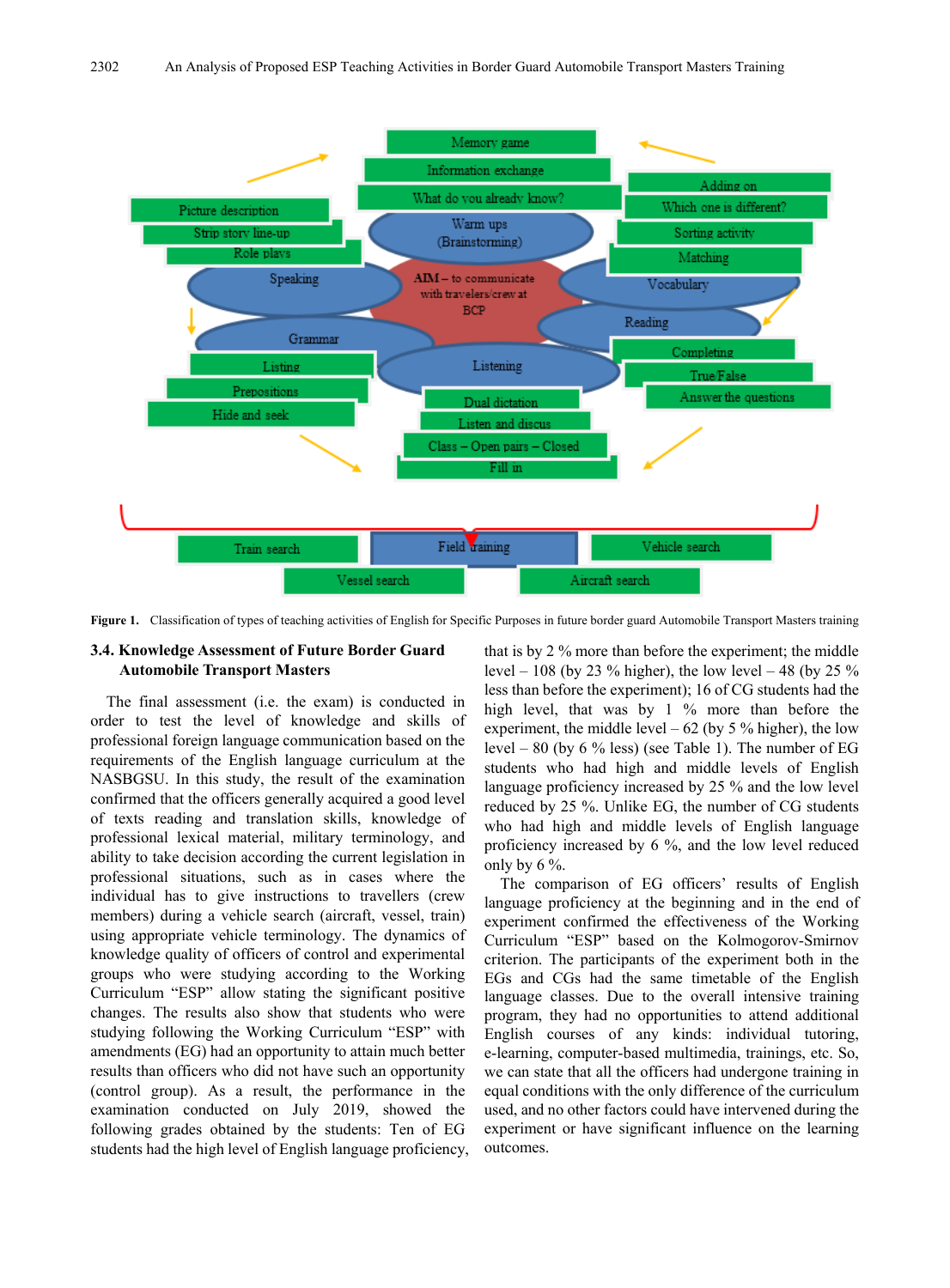| ×<br>۰, |  |
|---------|--|
|         |  |

| Grades       | At the beginning of experiment |               |               | In the end of experiment |             |               |             |               |
|--------------|--------------------------------|---------------|---------------|--------------------------|-------------|---------------|-------------|---------------|
|              | $CG, n=158$                    |               | EG, $n = 166$ |                          | $CG, n=158$ |               | EG, $n=166$ |               |
|              | Persons                        | $\frac{0}{0}$ | Persons       | $\frac{0}{0}$            | Persons     | $\frac{0}{0}$ | Persons     | $\frac{0}{0}$ |
| High level   | 14                             | 9%            | 6             | $4\%$                    | 16          | 10%           | 10          | 6%            |
| Middle level | 56                             | 35%           | 70            | 42%                      | 62          | 40%           | 108         | 65%           |
| Low level    | 88                             | 56%           | 90            | 54%                      | 80          | 50%           | 48          | 29%           |

**Table 1.** Dynamics of English language proficiency of Automobile Transport Masters before and after implementing the Working Curriculum "ESP", n=324

# **4. Conclusions**

Communicative skills in a foreign language have become an important agenda in the last few years because Ukraine attempts to be integrated into the EU. Nowadays traditional teaching methods of English studying are less active and do not enhance the process of BGs' education because they require much time. That is why it is important to focus not only on practical lessons, but also on self-guided work and extracurricular reading through the use of such learning methods as team learning, role play, practical development of listening and speaking skills, situation analysis, practical exercises, case studies, discussion and simulations which have proven to be more beneficial to the students. The results of the study also reveal that there is a need to develop English proficiency of SBGSU officials because the ability to communicate in English is one of the prior BGs' competences required to obtain in order to provide border control services at BCPs.

The educational program of the second (master's) level of higher education in specialty "Automobile Transport" has been developed to incorporate the framework for teaching ESP. The structure of educational program takes into account the PROJECT TUNING and employed the principles of BLOOM Taxonomy. The Working Curriculum "ESP" has been developed with 3 European Credits Transfer System (90 educational hours) and 2 modules with 4 themes ("State border protection", "Vehicles and their technical characteristics", "Law enforcement agencies of world countries" and "Integrated Border Management"). Taking these additions into account, we developed and characterized exercises of the lesson "Conducting a search". The classification of types of teaching activities of ESP to future border guard Automobile Transport Masters has been tested and proven to be successful strategies for teaching effective communication skills to students who use English as a foreign language in their professions. These activities include five components: warm ups, vocabulary, reading, listening, grammar and speaking skills.

Thus, the results of this study proved our hypothesis that it is effective to use ESP teaching activities when training future border guard Automobile Transport Masters in the National academy of the State Border Guard Service of Ukraine named after Bohdan Khmelnytskyi during the lessons on ESP. As a result of the teaching activities used in studying the course "ESP" in the educational process of the NASBGSU, the number of EG officers who had high and middle levels of English language proficiency increased by 25 %. Therefore, the number of CG officers who had high and middle levels of English language proficiency increased by 6 %.

## **REFERENCES**

- [1] Taron, E. (1980). "Communication Strategies, Foreigner talk and repair in interlanguage?" Language learning, 30: 417-413.
- [2] Brown, H. D. (1994). "Principle of Language Learning and Teaching". 3rd ed. Englewood Cliffs: Prentice Hall.
- [3] Faerch, C. and Kasper, G. (1983). "Plans and strategies in foreign language communication". Strategies in Interlanguage Communication. Harlow, UK: Longman.
- [4] Poullisse, N. (1989). "The influence of task- and proficiency-related factors on the use of communication strategies: A quantitative analysis". Language learning. 30.
- [5] Cohen, A. D. (2004). "Relevence Theory, Action Theory and Second Language Communication Strategies." Second Language Research, 20(3): 289-302.
- [6] Hutchinson, T., & Waters, A. (1987). "English for Specific Purposes: A Learning-Centred Approach." Cambridge: Cambridge University Press.
- [7] Woźniak, M. (2017). "ESP in CLIL degree programmes". ESP Today - Journal of English for Specific Purposes at Tertiary Level, 5(2): 244-265.
- [8] Arnó-Macià, E., & Mancho-Barés, G. (2015). "The role of content and language in content and language integrated learning (CLIL) at university: Challenges and implications for ESP." English for specific purposes, 37: 63–73.
- [9] Gordienko, E. A. (2015). "Formation of Readiness for Professionally-Oriented Foreign Language Communication of the Future Specialists of Customs at the University". Accessed: http://www.dslib.net/.
- [10] Ellis, R. (1994). "The Study of Second Language Acquisition." Oxford: OUP.